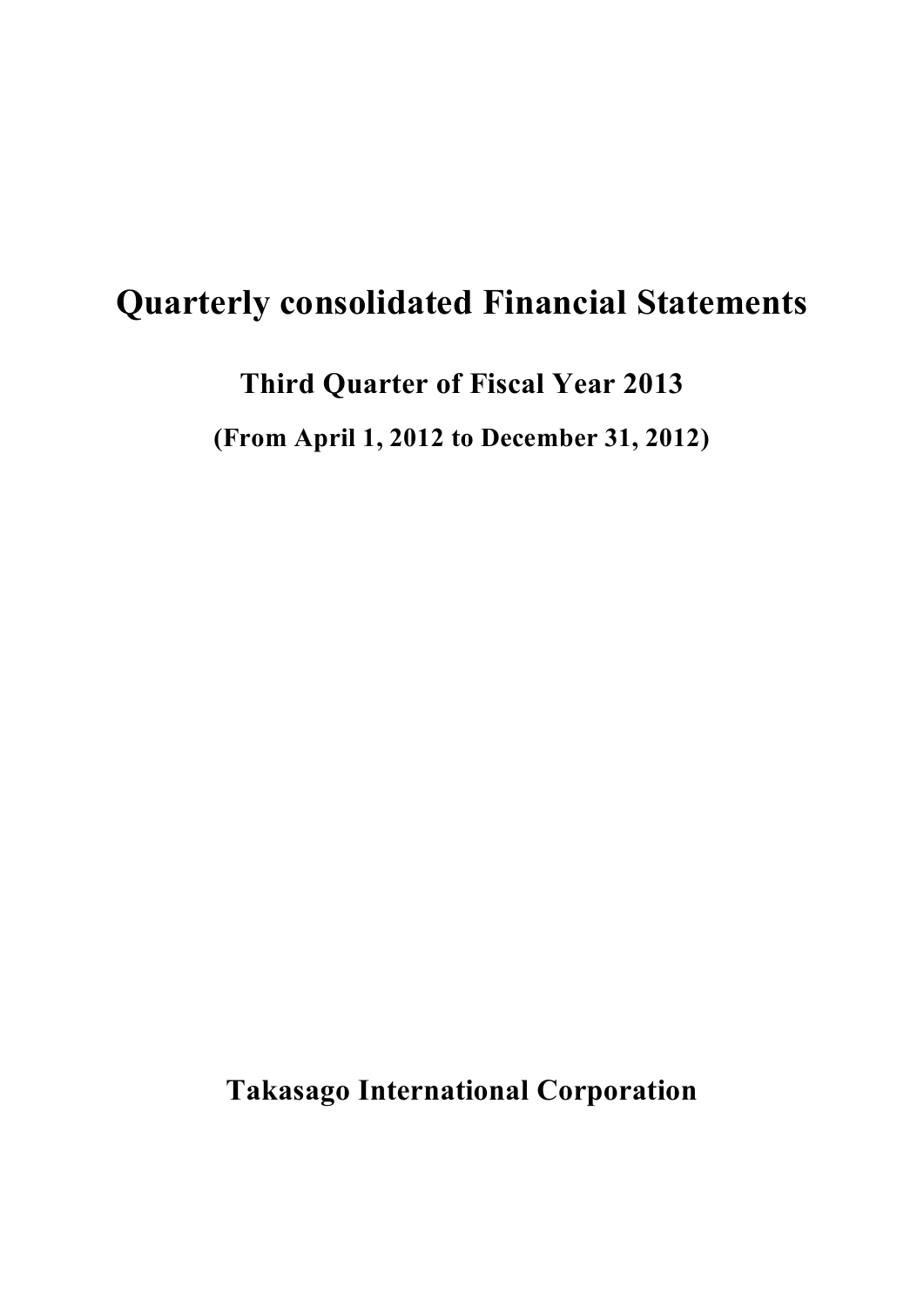| (Changes in Principle Financial Data) |  |  |  |
|---------------------------------------|--|--|--|
|---------------------------------------|--|--|--|

| Period                                                                      | $86^{th}$ Year (2012)<br>$3rd$ Quarter<br>Consolidated<br>Cumulative Period | $87th$ Year (2013)<br>$3rd$ Quarter<br>Consolidated<br>Cumulative Period | $86^{\text{th}}$ Year (2012)            |
|-----------------------------------------------------------------------------|-----------------------------------------------------------------------------|--------------------------------------------------------------------------|-----------------------------------------|
| <b>Accounting Period</b>                                                    | From April 1, 2011<br>to December 31, 2011                                  | From April 1, 2012<br>to December 31, 2012                               | From April 1, 2011<br>to March 31, 2012 |
| Net Sales (millions of yen)                                                 | 87,870                                                                      | 90,470                                                                   | 113,676                                 |
| Ordinary Income (millions of yen)                                           | 4,953                                                                       | 6,046                                                                    | 4,297                                   |
| Quarterly (current quarter) Net Income<br>(millions of yen)                 | 2,588                                                                       | 4,053                                                                    | 1,774                                   |
| Quarterly Comprehensive Income (millions<br>of yen) or Comprehensive Income | 1,525                                                                       | 4,279                                                                    | 1,452                                   |
| Net Assets (millions of yen)                                                | 52,930                                                                      | 56,309                                                                   | 52,838                                  |
| Total Assets (millions of yen)                                              | 118,665                                                                     | 127,501                                                                  | 117,745                                 |
| Quarterly (current quarter) Net Income per<br>Share (yen)                   | 25.86                                                                       | 40.83                                                                    | 17.76                                   |
| Diluted Net Income per Share (current<br>quarter) (yen)                     |                                                                             |                                                                          |                                         |
| Equity Ratio $(\% )$                                                        | 43.6                                                                        | 43.1                                                                     | 43.9                                    |

|                                                                  | $86^{\text{th}}$ Year (2012)                   | $87th$ Year (2013)                             |
|------------------------------------------------------------------|------------------------------------------------|------------------------------------------------|
| Period                                                           | $3rd$ Quarter                                  | $3rd$ Quarter                                  |
|                                                                  | <b>Consolidated Period</b>                     | <b>Consolidated Period</b>                     |
| <b>Accounting Period</b>                                         | From October 1, 2011<br>to December $31, 2011$ | From October 1, 2012<br>to December $31, 2012$ |
| Quarterly (current quarter) Net Income<br>(Loss) per Share (yen) | (0.35)                                         | 14.22                                          |

Note: 1. Because the Company prepares the consolidated financial statement, no information is included

regarding changes in the principle financial data of the submitting company.

2. Consumption tax and the like are not included in Net Sales.

3. Diluted Net Income per Share (current quarter) is not included because no residual securities exist.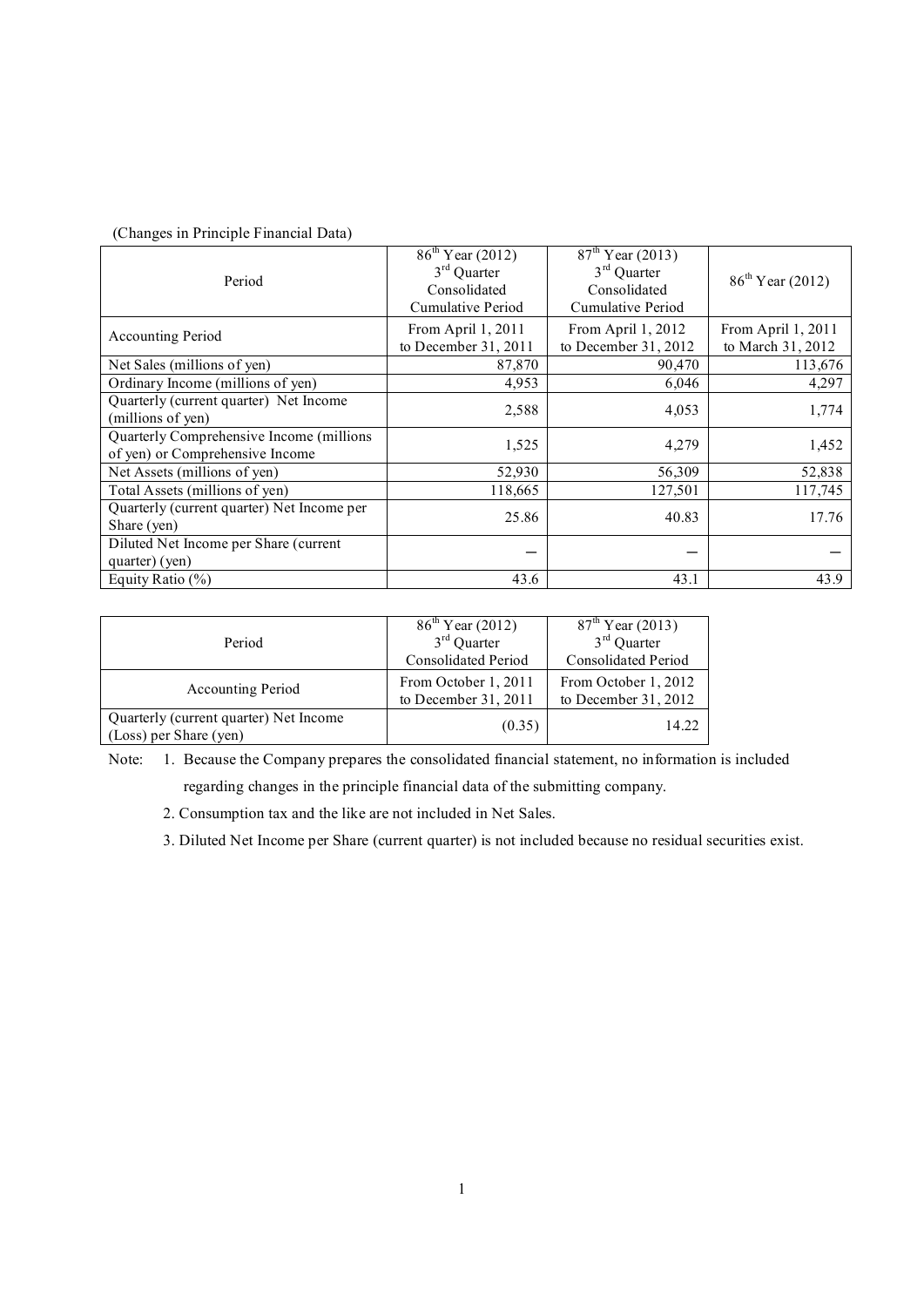### (1) Business Results

During this 3<sup>rd</sup> quarter consolidated cumulative period, despite a sense of slowdown due to financial concerns in Europe and the tempo of economic expansion slowing down in Asia, the global economy on the whole continued a weak upturn. The Japanese economy showed signs of a moderate economic recovery in the context of reconstruction demand yet deflation is still continuing, and with the slowdown of the global economy and the influence of exchange rates, the situation remains unclear.

 In the fragrance industry, growth markets in China and Southeast Asia continued to grow steadily, but overall demand is in a severe situation. With the trend of oligopolization of shares by world leaders in flavor and fragrance companies including the Company, as well as business development in Japan where the market is matured, there continues to be fierce competition both domestically and globally.

 Considering these factors, the Group followed our business policy of "Becoming a top-class flavor and fragrance company in the global market by continuing to provide reliable products" and started the mediumterm business plan "New Takasago Global Plan (GP-2)" (2012-2014), proceeding with business in 25 countries and regions throughout the world with solid global consolidated management. In this  $3<sup>rd</sup>$  quarter consolidated cumulative period, net sales were ¥90,470 million (an increase of 3.0% from the same period last year). Net sales for each business were as follows. The flavor business saw particularly good performance by Singaporean subsidiaries with net sales of ¥56,393 million (an increase of 5.3% from the same period last year), the fragrance business had expansion in Asian subsidiaries, but due to the impact of the high value of the yen, their net sales were ¥20,287 million (an increase of 0.4% from the same period last year), the aroma chemical business had weak performance by Spanish subsidiaries with net sales of ¥6,669 million (a decrease of 2.8% from the same period last year), and the fine chemical business showed weaker performance in medicinal intermediates than the previous period with net sales of ¥6,067 million (a decrease of 1.0% from the same period last year). Miscellaneous and real estate business had sales of ¥1,035 million (a decrease of 5.7% from the same period last year).

 Turning to profits, operating income was ¥5,480 million (an increase of 15.3% from the same period last year) and ordinary income ¥6,046 million (an increase of 22.1% from the same period last year). Quarterly net income was ¥4,053 million (an increase of 56.6% from the same period last year).

 Information for each segment is as follows. In Japan, the Company's flavor business performed well, with net sales of ¥53,463 million (an increase of 1.6% from the same period last year) and operating income of ¥3,955 million (an increase of 16.9% from the same period last year). In the Americas, despite improved sales by American subsidiaries the cost of ingredients increased, with net sales of ¥15,693 million (an increase of 7.0% from the same period last year) and operating income of ¥0 million (the same period last year had operating losses of ¥28 million). In Europe, with the weak performance of Spanish subsidiaries, net sales were ¥9,956 million (a decrease of 7.8% from the same period last year) and operating income was ¥11 million (a decrease of 96.0% from the same period last year). In Asia, Singaporean and Chinese subsidiaries performed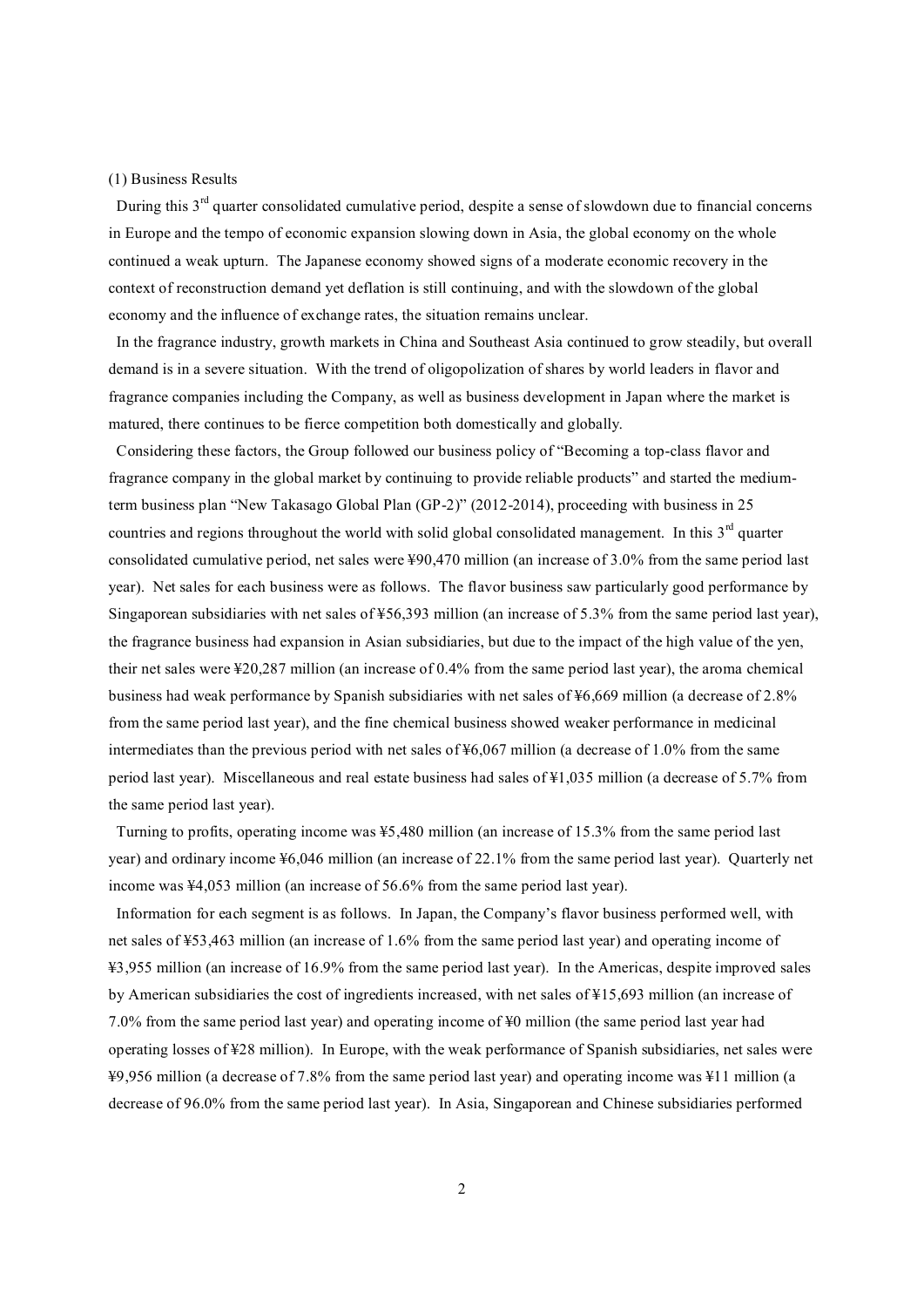well with net sales of ¥11,358 million (an increase of 16.1% from the same period last year) and operating income of ¥1,384 million (an increase of 47.1% from the same period last year).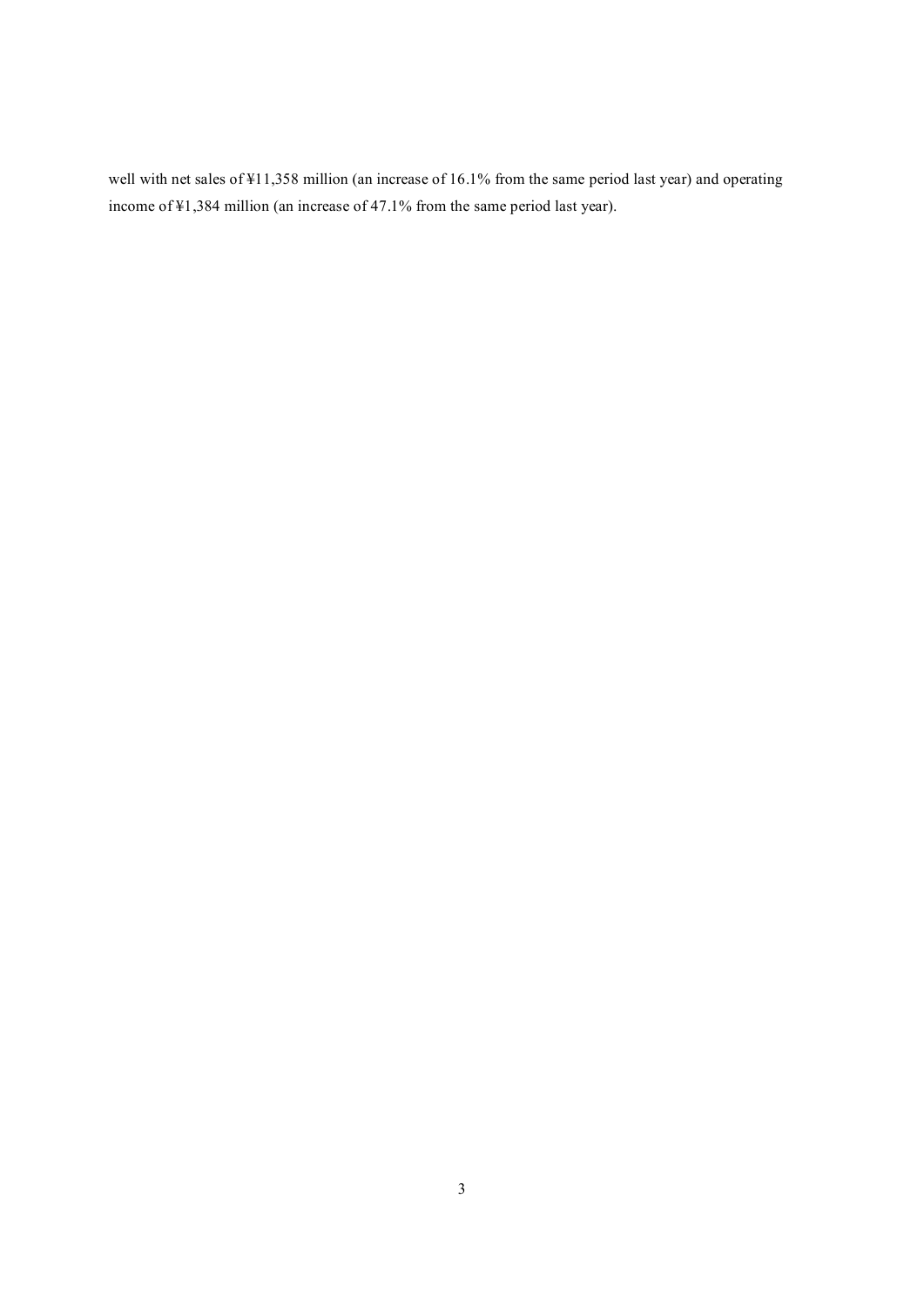## **1. Quarterly Consolidated Financial Statements**

# **(1) Quarterly consolidated balance sheets**

| (1) Quarterly consonuated balance sheets     |                        | (Millions of yen)         |
|----------------------------------------------|------------------------|---------------------------|
|                                              | FY 2012                | Third Quarter of FY 2013  |
|                                              | (As of March 31, 2012) | (As of December 31, 2012) |
| Assets                                       |                        |                           |
| Current assets                               |                        |                           |
| Cash and deposits                            | 11,205                 | 13,816                    |
| Notes and accounts receivable                | 24,036                 | 27,050                    |
| Securities                                   | 100                    | 100                       |
| Merchandise and finished goods               | 17,230                 | 17,199                    |
| Work in progress                             | 351                    | 355                       |
| Raw materials and supplies                   | 10,943                 | 13,094                    |
| Others                                       | 2,358                  | 2,457                     |
| Allowance for doubtful accounts              | (347)                  | (460)                     |
| Total current assets                         | 65,878                 | 73,614                    |
| Fixed assets                                 |                        |                           |
| Property, plant and equipment                |                        |                           |
| Buildings and structures (net)               | 19,754                 | 19,737                    |
| Others (net)                                 | 15,239                 | 16,898                    |
| Total tangible fixed assets                  | 34,993                 | 36,635                    |
| Intangible fixed assets                      | 2,926                  | 2,511                     |
| Investments and other assets                 |                        |                           |
| Investment securities                        | 12,323                 | 12,925                    |
| Others                                       | 1,737                  | 1,926                     |
| Allowance for doubtful accounts              | (114)                  | (111)                     |
| Total investments and other assets           | 13,946                 | 14,740                    |
| Total fixed assets                           | 51,866                 | 53,887                    |
| Total assets                                 | 117,745                | 127,501                   |
| Liabilities                                  |                        |                           |
| Current liabilities                          |                        |                           |
| Notes and accounts payable                   | 11,503                 | 12,859                    |
| Short-term loans payable                     | 18,656                 | 22,045                    |
| Current portion of long-term loans payable   | 4,708                  | 5,055                     |
| Current portion of bonds                     | 460                    | 220                       |
| Accrued income taxes                         | 1,114                  | 587                       |
| Provision for bonuses                        | 1,576                  | 821                       |
| Provision for directors' bonuses             | 40                     | 24                        |
| Others                                       | 5,712                  | 6,249                     |
| Total current liabilities                    | 43,772                 | 47,863                    |
|                                              |                        |                           |
| Long-term liabilities                        |                        |                           |
| Bonds payable                                | 440                    | 330                       |
| Long-term loans payable                      | 12,087                 | 14,204                    |
| Accrued employees' retirement benefits       | 7,757                  | 7,652                     |
| Provision for directors' retirement benefits | 9                      | 11                        |
| Others                                       | 838                    | 1,130                     |
| Total long-term liabilities                  | 21,134                 | 23,328                    |
| Total liabilities                            | 64,906                 | 71,192                    |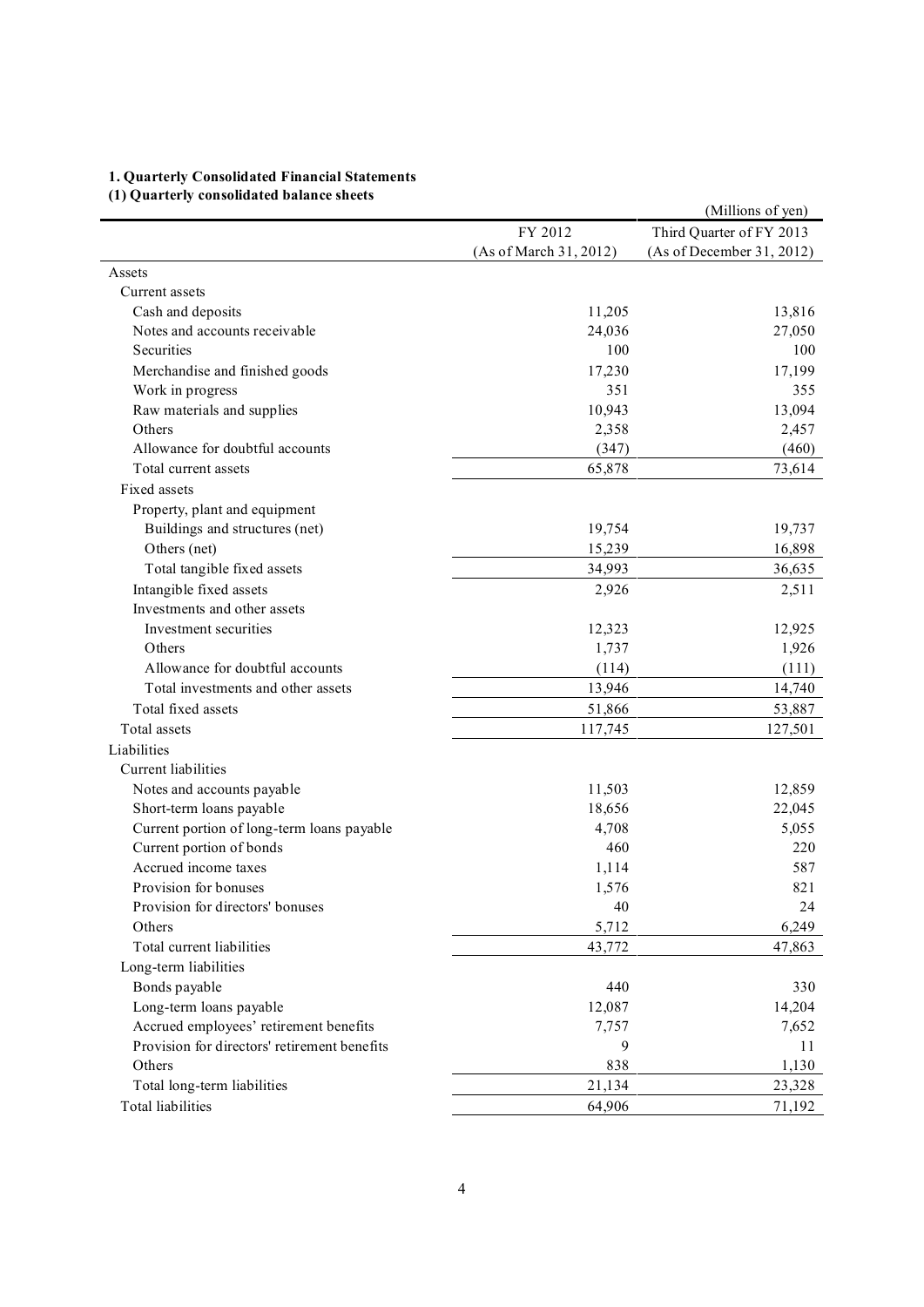|                                                  |                        | (Millions of yen)         |
|--------------------------------------------------|------------------------|---------------------------|
|                                                  | FY 2012                | Third Quarter of FY 2013  |
|                                                  | (As of March 31, 2012) | (As of December 31, 2012) |
| Net assets                                       |                        |                           |
| Shareholders' equity                             |                        |                           |
| Capital stock                                    | 9,248                  | 9,248                     |
| Capital surplus                                  | 8,357                  | 8,357                     |
| Retained earnings                                | 39,666                 | 42,925                    |
| Treasury stock                                   | (585)                  | (591)                     |
| Total shareholders' equity                       | 56,686                 | 59,939                    |
| Accumulated other comprehensive income           |                        |                           |
| Unrealized gain on available-for-sale securities | 4,470                  | 4,669                     |
| Cumulative translation adjustments               | (9,500)                | (9,619)                   |
| Total accumulated other comprehensive income     | (5,030)                | (4,950)                   |
| Minority interests                               | 1,181                  | 1,319                     |
| Total net assets                                 | 52,838                 | 56,309                    |
| Total liabilities and net assets                 | 117,745                | 127,501                   |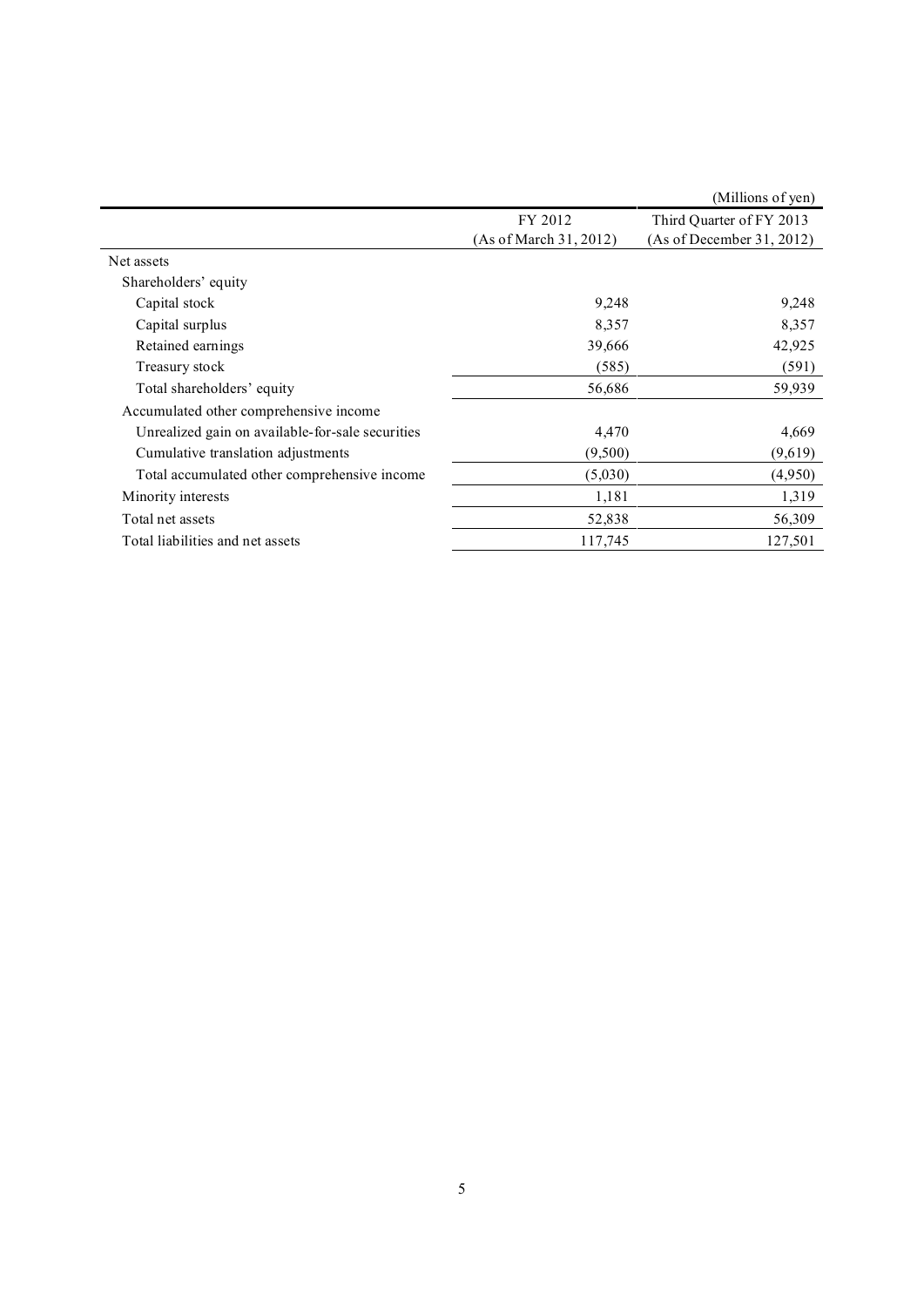## **(2) Quarterly Consolidated Statements of Income and Quarterly Consolidated Comprehensive Income**

[Quarterly consolidated statements of income]

[Consolidated third quarters of FY2013]

|                                                    |                          | (Millions of yen)        |
|----------------------------------------------------|--------------------------|--------------------------|
|                                                    | Third Quarter of FY 2012 | Third Quarter of FY 2013 |
|                                                    | (From April 1, 2011      | (From April 1, 2012      |
|                                                    | to December 31, 2011)    | to December 31, 2012)    |
| Net sales                                          | 87,870                   | 90,470                   |
| Cost of sales                                      | 61,394                   | 62,779                   |
| Gross profit on sales                              | 26,475                   | 27,691                   |
| Selling, administrative, research and development  |                          |                          |
| expenses                                           | 21,720                   | 22,210                   |
| Operating income (loss)                            | 4,755                    | 5,480                    |
| Non-operating income                               |                          |                          |
| Interest income                                    | 15                       | 18                       |
| Dividends income                                   | 297                      | 303                      |
| Investment gain on equity method                   | 76                       | 71                       |
| Foreign exchange gains                             |                          | 269                      |
| Others                                             | 442                      | 357                      |
| Total non-operating income                         | 831                      | 1,020                    |
| Non-operating expenses                             |                          |                          |
| Interest expenses                                  | 362                      | 336                      |
| Loss on foreign exchange                           | 106                      |                          |
| Others                                             | 164                      | 118                      |
| Total non-operating expenses                       | 633                      | 454                      |
| Ordinary income (loss)                             | 4,953                    | 6,046                    |
| Extraordinary income                               |                          |                          |
| Gain on sale of fixed assets                       | 2                        | 5                        |
| Gain on step acquisitions                          |                          | 99                       |
| Others                                             |                          | 10                       |
| Total extraordinary income                         | 2                        | 115                      |
| Extraordinary losses                               |                          |                          |
| Loss on sale or disposition of fixed assets        | 20                       | 13                       |
| Impairment loss                                    | 34                       |                          |
| Loss on valuation of golf club membership          | 28                       |                          |
| Others                                             | $\overline{c}$           |                          |
| Total extraordinary losses                         | 86                       | 13                       |
| Net income (loss) before income taxes and minority |                          |                          |
| interests                                          | 4,869                    | 6,149                    |
| Income taxes-current                               | 1,268                    | 1,457                    |
| Income taxes-deferred                              | 867                      | 504                      |
| Total income taxes                                 | 2,135                    | 1,962                    |
| Income (loss) before minority interests            | 2,733                    | 4,187                    |
| Minority interests in income                       | 144                      | 133                      |
| Net income (loss)                                  | 2,588                    | 4,053                    |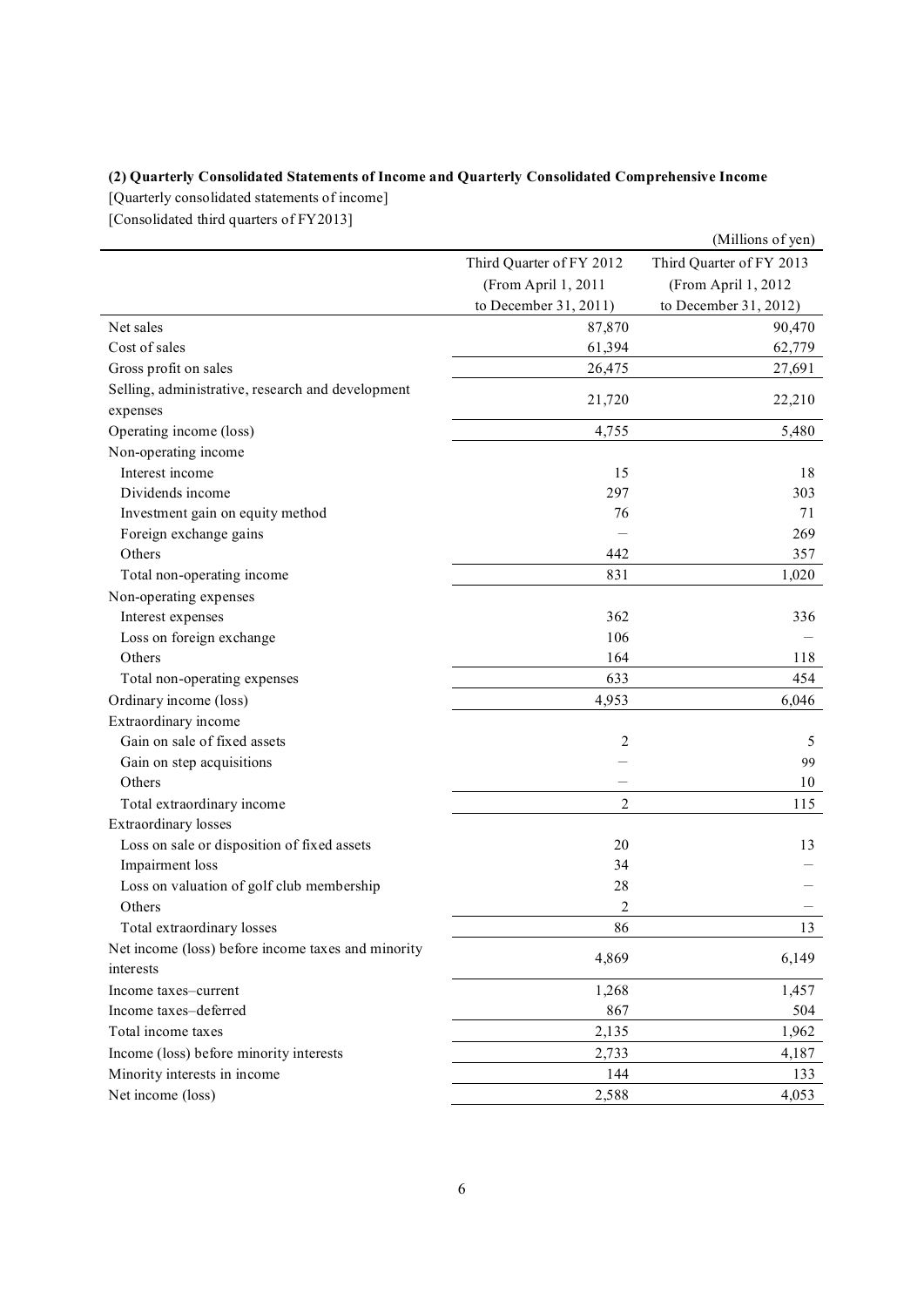| [Quarterly consolidated comprehensive income] |  |
|-----------------------------------------------|--|
| [Consolidated third quarters of FY2013]       |  |

|                                                  |                          | (Millions of yen)        |
|--------------------------------------------------|--------------------------|--------------------------|
|                                                  | Third Quarter of FY 2012 | Third Quarter of FY 2013 |
|                                                  | (From April 1, 2011      | (From April 1, 2012      |
|                                                  | to December 31, 2011)    | to December 31, 2012)    |
| Income before minority interests                 | 2,773                    | 4,187                    |
| Other comprehensive income                       |                          |                          |
| Unrealized gain on available-for-sale securities | 116                      | 198                      |
| Cumulative translation adjustments               | (1,301)                  | (105)                    |
| Share of other comprehensive income of           |                          |                          |
| associates accounted for using equity method     | (23)                     | (1)                      |
| Total other comprehensive income                 | (1,208)                  | 91                       |
| Quarterly comprehensive income                   | 1,525                    | 4,279                    |
| (break down)                                     |                          |                          |
| Comprehensive income attributable to owners of   |                          |                          |
| the parent                                       | 1,433                    | 4,133                    |
| Comprehensive income attributable to minority    |                          |                          |
| interests                                        | 91                       | 145                      |
|                                                  |                          |                          |